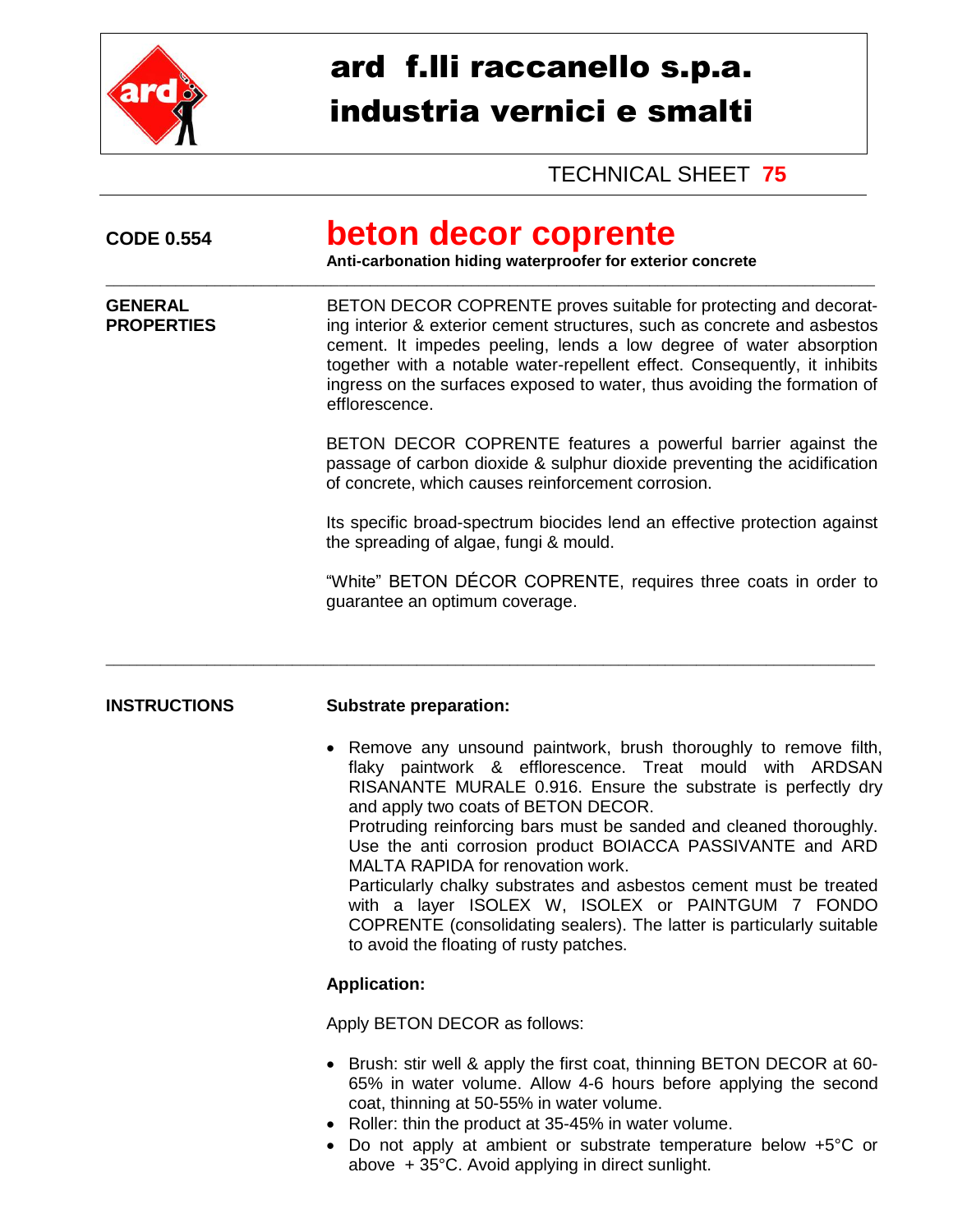After application, exterior surfaces must be protected from rain until completely dry, normally after approx. 48 hours at 20°C.

- Wash equipment immediately after use with water.
- If different batches are used, we recommend mixing the various products thoroughly to avoid (even if slight) differences in shades.
- Store in cool, frost free premises.
- Surfaces with salt efflorescence or subject to rising damp must be restored before application in order to guarantee adherence.
- BETON DECOR is included in the 16COLOURS tinting system. Surfaces with an irregular thermal conductivity (sandwich panels) should not be painted with colours featuring a reflection index below 25.
- Use products in compliance with current Health & Safety Regulations. Dispose of spent material/containers according to the local regulations. Do not empty excess material into water tables.

Refer to the PSDS for further information.

\_\_\_\_\_\_\_\_\_\_\_\_\_\_\_\_\_\_\_\_\_\_\_\_\_\_\_\_\_\_\_\_\_\_\_\_\_\_\_\_\_\_\_\_\_\_\_\_\_\_\_\_\_\_\_\_\_\_\_\_\_\_\_\_\_\_\_\_\_\_\_\_\_\_\_\_\_\_\_\_\_\_\_\_\_\_\_\_\_\_\_\_\_\_\_\_\_\_\_

#### **TECHNICAL PROPERTIES**

| <b>COLOUR</b>                             |                       |                       | White, show card & 16Colours        |
|-------------------------------------------|-----------------------|-----------------------|-------------------------------------|
|                                           |                       |                       | tinting machine hues                |
| <b>ASPECT</b>                             |                       |                       | <b>Satiny</b>                       |
|                                           |                       |                       |                                     |
|                                           |                       |                       |                                     |
| <b>MASS VOLUME</b>                        |                       |                       | 1380-1440 g/l                       |
|                                           |                       |                       |                                     |
| <b>DYNAMIC VISCOSITY</b>                  |                       |                       | $11.000 \pm 14.000$ cP              |
| DRYING AT 20°C                            | <b>TOUCH DRY</b>      |                       | 4 hrs                               |
|                                           | <b>THROUGH DRYING</b> |                       | 48 hrs                              |
| <b>RECOATABLE</b>                         |                       |                       | $12$ hrs min.                       |
| PERMEABILITY (CARBON DIOXIDE)             | EN 1062-6             | Sd CO <sup>2</sup>    | 134 m                               |
|                                           |                       | s                     | 100 microns                         |
|                                           |                       | $\mu$ CO <sup>2</sup> | 1340000                             |
|                                           |                       | <b>RESULT</b>         | Complies (Sd $CO2 > 5m$ )           |
|                                           |                       |                       |                                     |
| PERMEABILITY (WATER VAPOUR)               | EN ISO 7783-1 & 2     | Sd                    | 0,1158 m                            |
|                                           |                       | S                     | 100 microns                         |
|                                           |                       | μ                     | 1158                                |
|                                           |                       | Class                 | L (Sd < 5m)                         |
| CAPILLARY ABSORBTION & WATER PERMEABILITY | EN1062-3              | W                     | 0,048 kg/m <sup>2</sup> $\sqrt{t}$  |
|                                           |                       | <b>RESULT</b>         | Complies (w<0,1)                    |
| ADHERENCE FOR DIRECT TRACTION             | <b>EN 1542</b>        | <b>RESULT</b>         | Complies (adherence ≥ 0,7 Mpa)      |
| THERMIC CYCLES WITHOUT THAWING SALTS      | EN 13687-3            | <b>RESULT</b>         | Complies (adherence $\geq$ 0,7 Mpa) |
| EXPOSURE TO ARTIFICIAL ATMOSPHERIC AGENTS | EN 1062-11-2002       |                       | No peeling                          |
|                                           |                       |                       | <b>No fixtures</b>                  |
|                                           |                       |                       | <b>No flaking</b>                   |
|                                           |                       |                       | Yellows slightly, loses gloss &     |
|                                           |                       |                       | chalks                              |
|                                           |                       | <b>RESULT</b>         | <b>Complies</b>                     |
| <b>HAZARDOUS SUBSTANCES</b>               |                       | RESULT                | <b>Complies</b>                     |
|                                           |                       |                       |                                     |

In compliance with the EN 1504-2 Certification – products & systems for the protection/restoration of concrete surfaces. BETON DÉCOR COPRENTE is homologated against risks deriving from ingress (principle PI) & moisture control (principle MC).

\_\_\_\_\_\_\_\_\_\_\_\_\_\_\_\_\_\_\_\_\_\_\_\_\_\_\_\_\_\_\_\_\_\_\_\_\_\_\_\_\_\_\_\_\_\_\_\_\_\_\_\_\_\_\_\_\_\_\_\_\_\_\_\_\_\_\_\_\_\_\_\_\_\_\_\_\_\_\_\_\_\_\_\_\_\_\_\_\_\_\_\_\_\_\_\_\_\_\_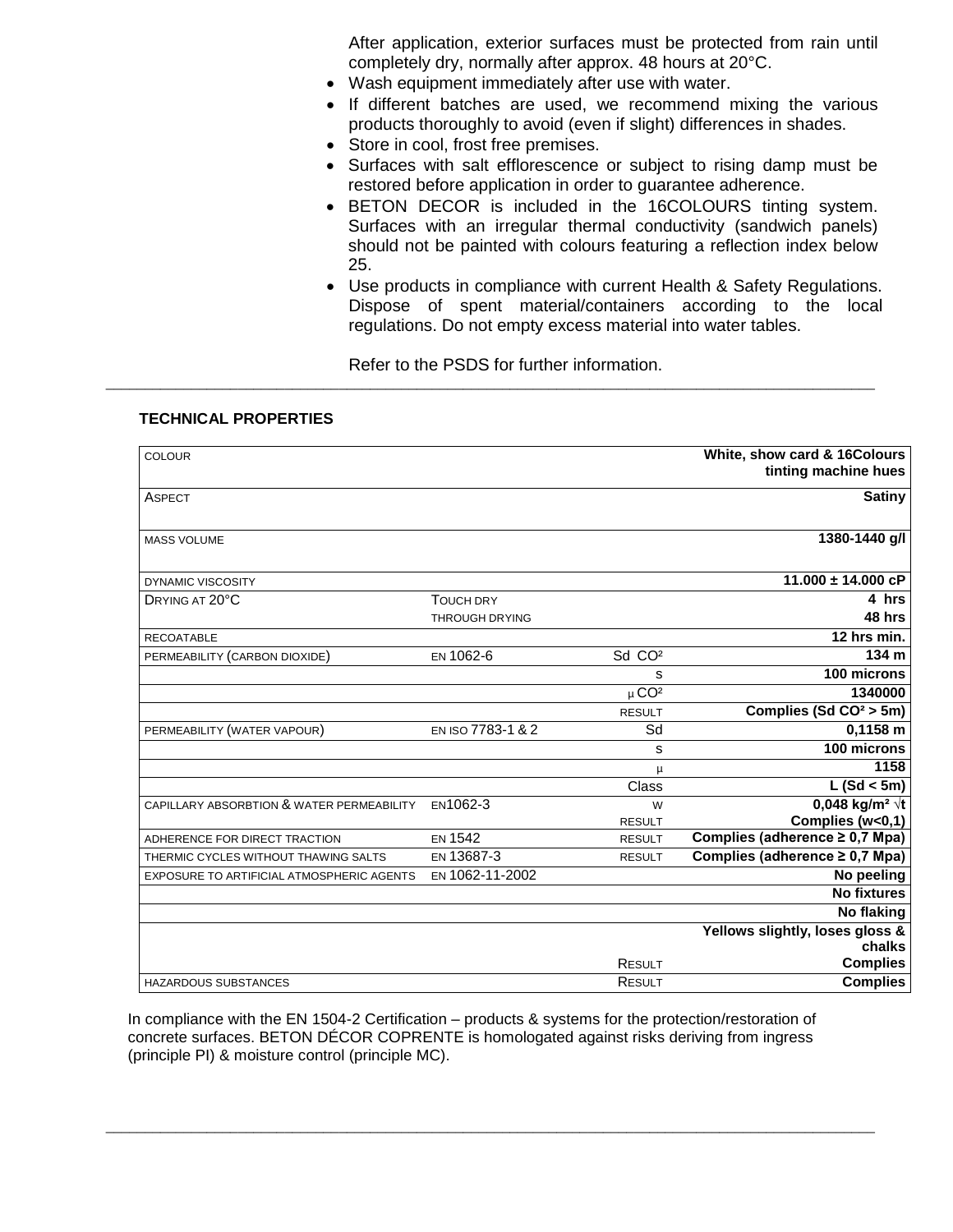#### **TENDER** ANTI-CARBONATION HIDING WATERPROOFER FOR EXTERIOR<br>SPECIFICATION ITEM CONCRETE **SPECIFICATION ITEM** Two coat application on pretreated concrete of protective paint like BETON DECOR COPRENTE, based on acrylic copolymers in aqueous dispersion & lightfast outdoor-resistant pigments, mould/algae resistant in compliance with the EN 1504-2 with a minimum consumption of 0.15  $l/m<sup>2</sup>$

\_\_\_\_\_\_\_\_\_\_\_\_\_\_\_\_\_\_\_\_\_\_\_\_\_\_\_\_\_\_\_\_\_\_\_\_\_\_\_\_\_\_\_\_\_\_\_\_\_\_\_\_\_\_\_\_\_\_\_\_\_\_\_\_\_\_\_\_\_\_\_\_\_\_\_\_\_\_\_\_\_\_\_\_\_\_\_\_\_\_\_\_\_\_\_\_\_\_\_

 $€/m<sup>2</sup>$ 

#### DEPARTMENT OF ENVIRONMENTAL SCIENCES *University of Venice*

\_\_\_\_\_\_\_\_\_\_\_\_\_\_\_\_\_\_\_\_\_\_\_\_\_\_\_\_\_\_\_\_\_\_\_\_\_\_\_\_\_\_\_\_\_\_\_\_\_\_\_\_\_\_\_\_\_\_\_\_\_\_\_\_\_\_\_\_\_\_\_\_\_\_\_\_\_\_\_\_\_\_\_\_\_\_\_\_\_\_\_\_\_\_\_\_\_\_\_\_\_\_\_\_\_\_\_\_

*Register N° SA/515 Venice, 20/03/95*

# **CERTIFICATE N° 5**

### Applicant: ARD F.lli Raccanello S.p.A. - Padua - Italy

*Tested samples:*

"Painting cycle involves applying BETON DECOR COPRENTE series .554". The samples were supplied pretreated by ARD F.lli Raccanello.

#### *Test description and results:*

The values shown refer to the average of the measurements taken on the three samples.

1) CAPILLARY WATER ABSORPTION (DIN 52617 standard).

The products were applied according to the methods and in the quantities specified in the technical sheet, on a mineral substrate measuring 10x10x3 cm with a mean capillary absorption of W=8 kg/m<sup>2</sup>  $\sqrt{t}$ 

### **MEASURED VALUE W = 0.023 kg/m<sup>2</sup>**  $\sqrt{t}$

2) WATER VAPOUR PERMEABILITY (DIN 52615 Wet-cup standard)

The products were applied on filter paper according to the methods and in the quantities specified in the technical sheet.

#### *MEASURED VALUES*

| Water vapour permeability<br>Thickness of the equivalent layer | Sd. | $WDD = 151.6$ g/m <sup>2</sup> 24 h<br>$= 0.142$ m |
|----------------------------------------------------------------|-----|----------------------------------------------------|
| Thickness of the applied film                                  |     | $= 80$ microns                                     |
| Water vapour diffusion resistance factor                       | u   | $= 1,775$                                          |

#### The measured data give the following result:  $W.Sd = 0.0033$  kg/m  $\sqrt{t}$